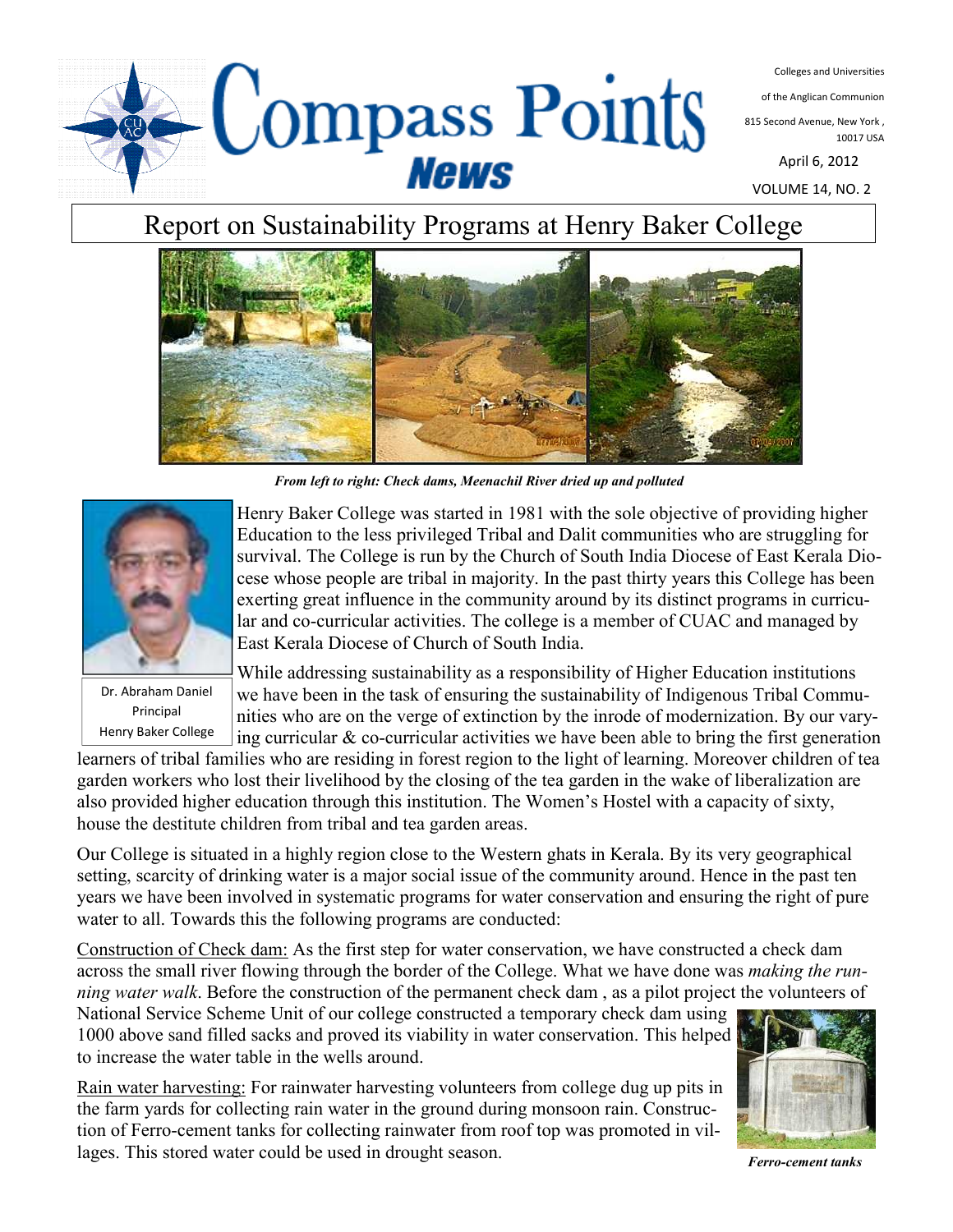### Water Pollution research- Meenachil River Kerala, India:

As a progressing stage of water conservation initiative, in 2010 Dr.Aneyamma Varghese the program officer of National Service Scheme of the college and Head Deptt. of Chemistry completed a research leading to Ph.D in Mahatma Gandhi University to study water pollution of the major river Meenachil in Kerala which supplies drinking warier to more than fifty-four Panchayaths and three Municipal towns of Kerala as it flows further to Vembanad lake.

### Findings of research:

The river water was analyzed seasonally for two consecutive years and the general observation is that during pre monsoon the river water is more polluted with respect to DO, BOD, COD, Fluoride and metals. This is because during monsoon and post monsoon the run off carries pollutants from the agricultural lands and township waste to the river and hence the concentration of pollutants gets increased. The town waste such as waste from markets, hospitals, automobile workshops and residential houses are directly flowing to the river with out following the statutory pollution control devices. Based on the research of Dr. Aneyamma Varghese (HOD of Chemistry), the effect is this:

- High concentration of Zinc will lead to stomach cramps, nausea, vomiting, anaemia and lower the levels of good cholesterol.
- High concentration of Copper lead to kidney and liver damage.
- High concentration of Chromium cause respiratory disorders and gastro-intestinal problems.
- High concentration of Manganese affects liver, kidney, pancreas and intestine.

To sum up, the result of the study was alarming, that the pollution of water in the river is increasing day by day and will lead to health problems for humans and aquatic life. The findings are sent to government authorities for proper action.

## Focus for next ten years:

Now this college on completing thirty years of its service looks forward with more projects to ensure a sustainable living for all and especially to those on the margins.

*Immediate programs*: Dr. Aneyamma Varghese is on a Project for analyzing the drinking water quality of wells from five Panchayats in the surrounding area of college. We plan installing lighting in the campus using Solar Power, first one unit as a sample project to study the feasibility and to extend to more units for the use of the entire college.

As we focus on sustainability as a major concern of this millennium, we are committed to think globally and act locally. We consider it is our duty to take



steps for sustaining our natural resources especially water which is very the basic requirement for sustaining life on this earth, for the poor or the rich, for the East or the West. Sustaining the tribal communities, who are on the verge of extinction, is also a major task ahead for us which is equally important.

We welcome the world community to our campus for exchange and learning.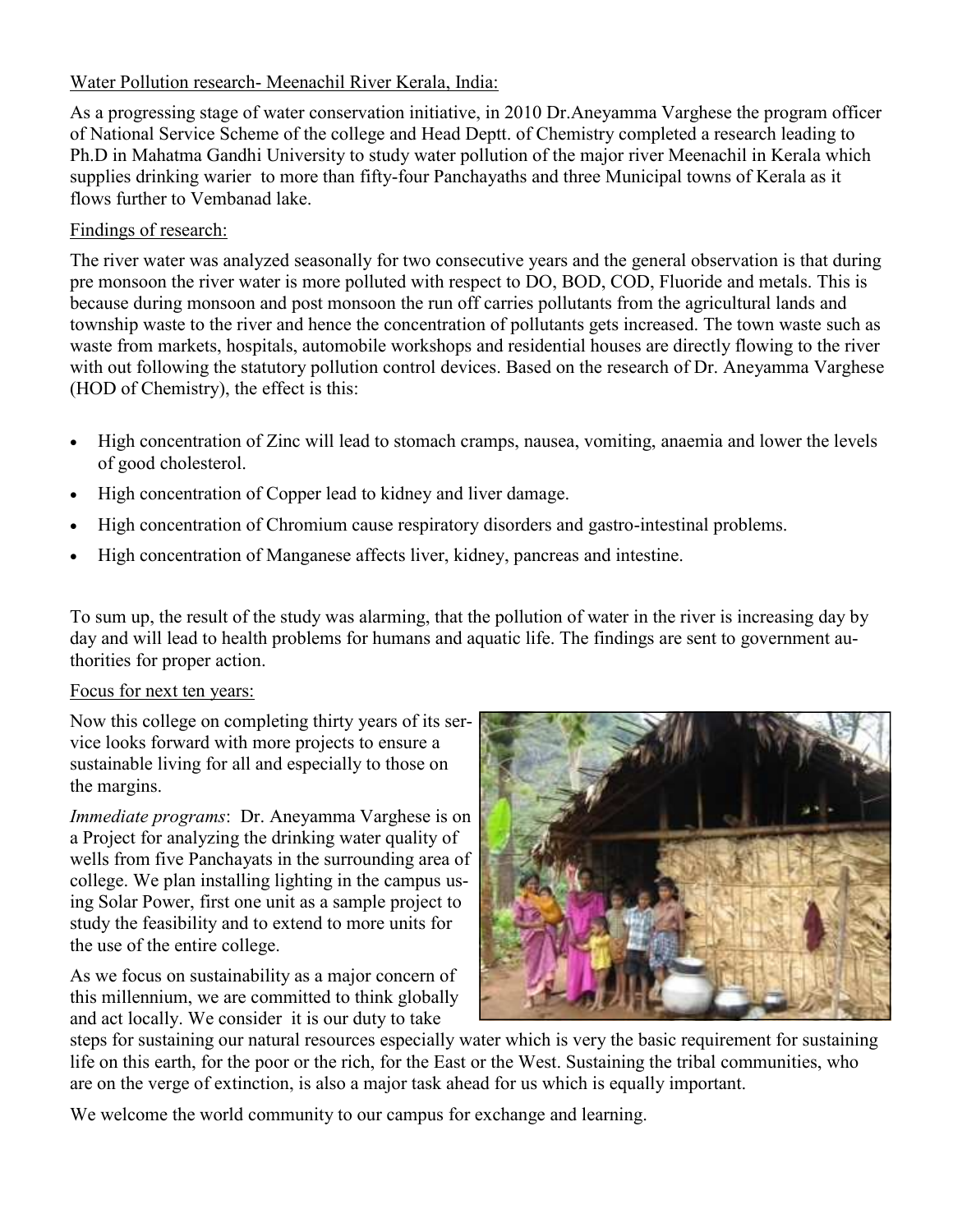# HORIZONS



The Rev. Canon James G. Callaway General Secretary

 Academe so often is characterized as an Ivory Tower standing far apart from the trials and vicissitudes of everyday life. In my first eight months as general secretary I have now visited about a quarter of the CUAC colleges and universities in the US, UK and India, including the three Historically Black Colleges and Universities in the US. In about half I have had the privilege of meeting with student for at least half an hour of dialogue.

 In our Anglican colleges I have always found the disciplines of the academy to be alive and well. But like the unicorn, there has been no Ivory Tower to be found. Rather I have almost uniformly found students, grounded in the discipline of their studies, largely engaged in changing the communities around them.

In India, student engagement in the larger world is very much about the environment and water. This issue of "Compass Points" highlights the incredible impact Henry Baker College, Melukavu Kerala has had for over a decade in providing and protecting a supply of clean water for their community. With virtually no resources other than the knowledge and imagination of faculty and students they are changing the community's ecosphere. While the circumstances vary, this is a theme that our colleges and universities repeat again and again, when students work to preserve the sustainability of fragile communities In small communities such as Melukavu or Denmark, South Carolina, a college is a major engine in a community's employment and well being. Most of our Anglican colleges have a prodigious number of first generation students, ranging from ten to forty percent. What we describe as "service learning" is the desire of students in the shelter of academe to test and use their skills by finding what difference they can make in the communities around them.

 The theme of the Sewanee Triennial was Sustainability. A principal emphasis from the Triennial was a commitment to build vibrant exchanges within CUAC both near and far. Students and faculty at CUAC schools meeting through exchanges either of faculty or students, or even a sharing an e-class bring the richness of our global network alive. The focus for exchanges in this period is sustainability as an expression of our mission and values. Sustainability comes in many dimensions: environmental, economic and institutional. But perhaps the sustainability we most deeply seek is for the human family as a whole to thrive and persist. This is getting back to the roots of why there were Anglican colleges and universities in the first place. We do not exist for ourselves or in isolation. The Anglican colleges and universities are ultimately accountable to God for the difference we make in the next generation of leaders and citizens we raise-up. It is clear in my travels that such work is well underway.

*Compass Points* is the quarterly newsletter of THE COLLEGES AND UNIVERSITIES OF THE ANGLICAN COM-MUNION, 815 Second Avenue, New York, NY 10017-4594 USA, The Rev'd Canon James G. Callaway, D.D. General Secretary; Board of Trustees: Dr. Linda Bright Lankewicz, University of the South, Sewanee, USA, Chair; Prof. Muriel Robinson, Grosseteste University College, Lincoln, England, Treasurer; Prof. Robin Baker, Canterbury Christ Church University, England; Prof. Robert Derrenbacker, Thorneloe University, Sudbury, Canada; Prof. Phillip Dutton, Burgmann College, Canberra, Australia; The Rev'd Renta Nishihara, Rikkyo University, Tokyo, Japan; The Rt. Rev'd Henry Parsley, Diocese of Alabama, USA; Prof. Martin Punith, Kittel Arts College, Dharwad, India; The Rev'd Maher Spurgeon, Madras Christian College, Chennai, India; Prof. Henrique Tokpa , Cuttington University, Monrovia, Liberia; The Rt. Rev'd Martin Wharton, Diocese of New Castle, England; The Rev'd Guen-Seok (Jeremiah) Yang, Swung Kong Hoe University, Seoul, Korea.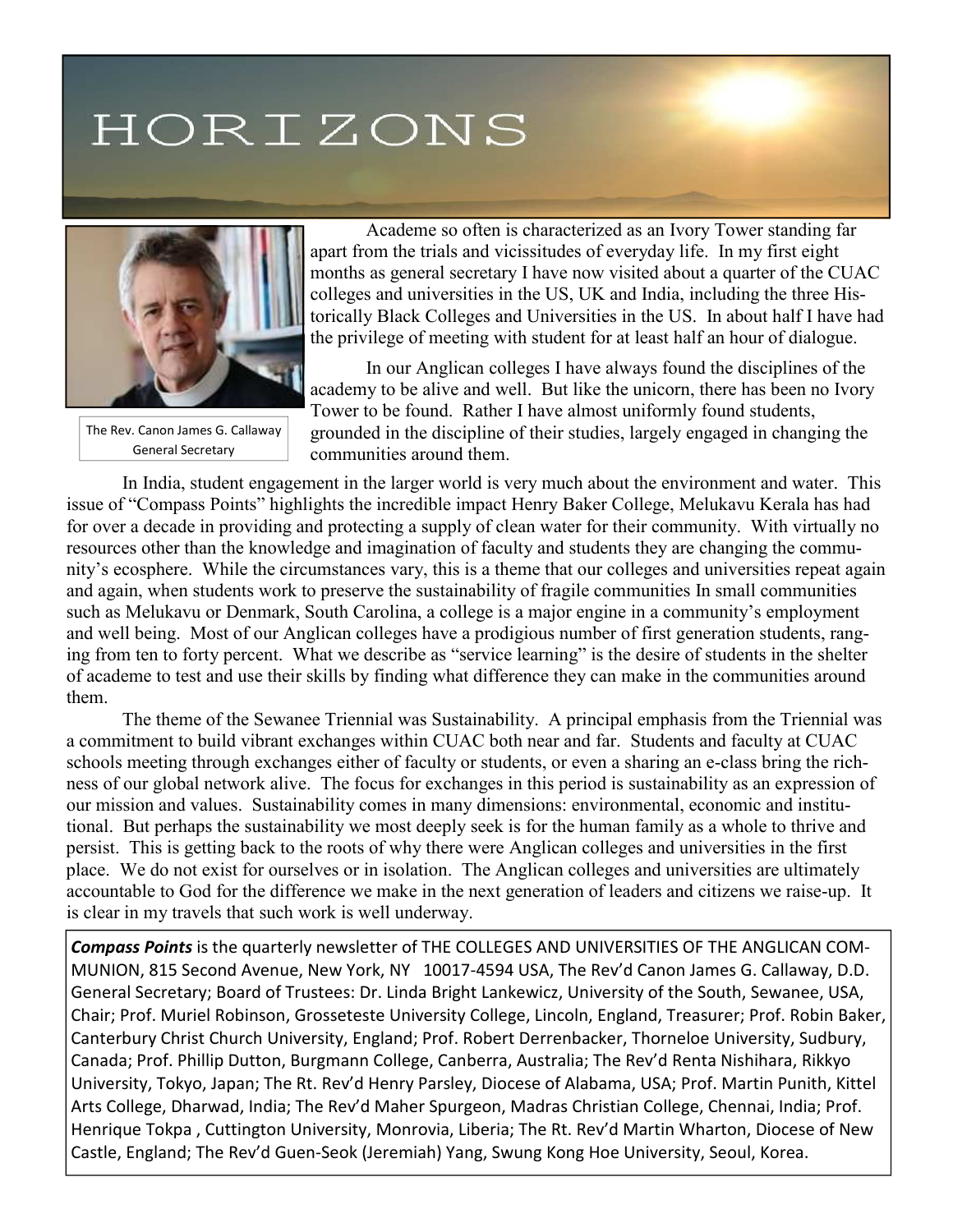## **Anglican Education and Sustainable Communities**

*The Rev. Canon Jeff Golliher, Ph.d Program Director for the Environment and Sustainable Communities Anglican Communion Office at the United Nations*



There have been few times in history when people have had to face a challenge like this. Environmental crises have happened before, but never on a scale this large and with consequences so great. The challenge, which seems contradictory, is to adapt to those changes that are already taking place, while at the same time changing the direction in which we're headed. This is what makes the new goal of the Colleges and Universities of the Anglican Communion -- "Sustainability: A New Context for Higher Education" -- so important; and its decision to create a program of student/faculty exchanges among its institutions, so strategic.

I would like to comment on this important initiative beginning with some background as it relates to the United Nations, where I live out part of my vocation with the Anglican Communion. You might recall that the word "sustainability" became more widely known internationally as a result of the 1992 Earth Summit in Rio de Janeiro. There, the nations of the world adopted "sustainable development" as their strategic vision for addressing issues of economic injustice and environmental destruction. After twenty-five years of deliberation, political leaders and policy-makers acknowledged that the causes of the two (the environment and economics) are closely tied – as are the solutions. The road since 1992 has not been easy. Political battles at the UN and within member States (especially the United States) have been fought over the meaning and implications of sustainability. Tragically, the resolution of critical problems involving climate change/ renewable energy, water shortages, and sustainable food/agriculture has been stymied as the debate wears on.

One lesson that has been learned is that we cannot effectively meet the challenges we face by considering them to be problems "in the world" but separate from us, including our educational institutions. Rather, the environmental crisis touches the very heart of who we are as people, as teachers and students, and as Anglicans. I'm thinking of our colleges and universities, our theology schools and seminaries, and our member congregations – as well as the moral principles that we teach and demonstrate by the example of our actions in the communities where we live.

In a nutshell, no real progress, not on the depth and scale that we need, can be made until we bring the message home -- to our communities. The key word in all of this is "community," all kinds of communities, both rural and urban. Sustainable development that ignores or overlooks the communities of which we are a part is not sustainable at all. The key insight is that Anglican colleges and universities are communities in themselves, part of larger communities in their locales and regions – and these are part of the larger earth community that we know as the "web of life." The fact is that the reaching the goal of sustainability depends on our willingness to become a functional part of local communities as well as the larger earth community in ways that nurture the one life that we all share.

Once we understand sustainability in the context of community, it's easier to realize where any specific college or university might begin. Student/faculty exchanges could apply to any number of academic departments or programs; for example, ecology, biology, environmental science, philosophy and environmental ethics, economics and the environment, anthropology, and the arts. A point of entry might involve programs concerning water, food, or health, or issues around women's rights (a hugely significant dimension of sustainability). In Kerala, India, the Henry Baker College's program in water conservation (illustrated in these pages) exemplifies the pursuit of sustainability in a situation where service to the poor is a significant part of a college's work. In other situations, perhaps people involved in institutional operations, buildings, and grounds could also participate. Every dimension of community life is interwoven with the others. The web of life is like that – everyone and everything is involved. As it is with the web of life, so it is with our communities.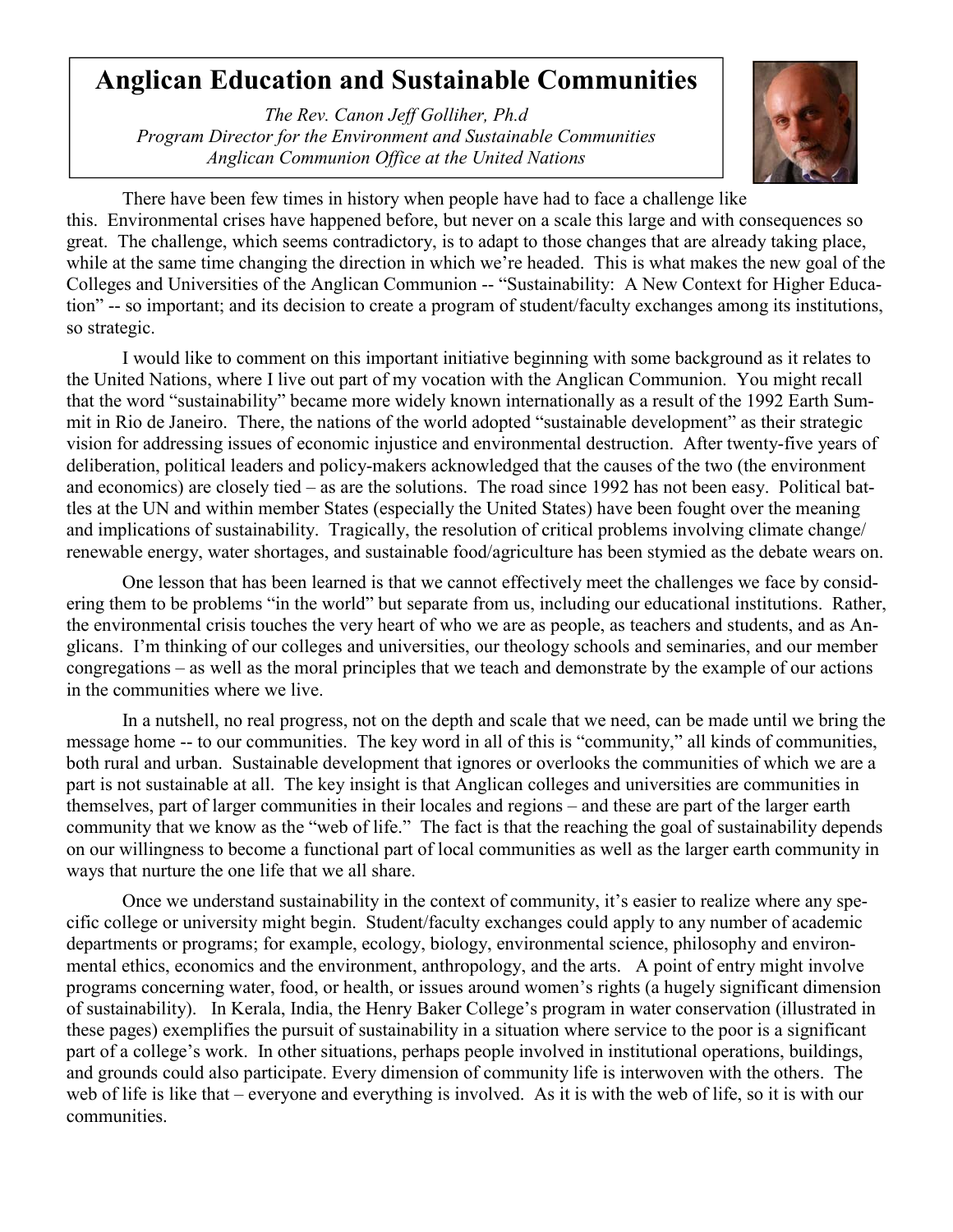Sustainability in the context of community also tells us that each institution can make contributions to the web of life in its own distinctive way. Diversity within our colleges and institutions is an inherent strength, rather than an obstacle or problem to overcome. There is more than one model of sustainability, multiple paths toward sustainability available to pursue, and as many ways to participate as there are people with the commitment and desire. This also means that if we want our educational institutions to become – and we clearly do – then we all need to participate, sharing ideas and experiences not only about what we already know and have put into practice, but also what we learn along the way.

Writing from the standpoint of the Anglican Communion Office at the United Nations, I know that practical, working, real life models of sustainability are what we need, now more than anytime in history. I also know that we're all in this together; and working together, the Colleges and Universities of the Anglican Communion are uniquely positioned to prepare this generation and the next to live in a better, more sustainable way.

# Madras Christian College Launches 175<sup>th</sup> Anniversary Celebrations



*The Revd Dr Jeremy Law presents the President of Madras Christian College, Dr Alexander Jesudasan with a congratulatory certificate from CUAC. Left to right: The Revd Dr Jeremy Law, the Very Revd Dr Robert Willis, Dr Alexander Jesudasan, the Revd Canon Ivor Smith Cameron* 

 During a Service of Thanksgiving to launch MCC's 175th anniversary, 'Celebrating History and Serving Humanity', Dr Jeremy Law, Dean of Chapel at Canterbury Christ Church University in England presented a certificate of congratulations from CUAC, signed by its patron, the Archbishop of Canterbury, the Most Revd Dr Rowan Williams.

 Dr Law travelled to Chennai with his colleague, the Very Revd Dr Robert Willis, Dean of Canterbury Cathedral, who addressed the gathering. Dr Willis framed the college's celebration with the challenge that "a human being must give his mind, body and soul to God and live in a community dedicated to hospitality".

 He began with the Epiphany story of "wise men from the east travelling to Jerusalem to worship the infant Jesus where wisdom knelt before innocence". Then, referring to the three Scottish missionaries who founded MCC, John Anderson, Robert Johnston

and John Braidwood, he described them as "three wise men from the west, which had come to India to undertake the mission of spreading wisdom before vulnerable humanity".

MCC's chaplain, the Revd Dr Maher Spurgeon, one of the organisers of the celebration, leads CUAC's Indian Chapter. When asked about the anniversary he said, "This is a time for rejoicing in the present as we are all part of the history of the college at this point in time. It is a privilege given by God to be part of this college in this part of her history and a time for the re-dedication of the future."

Following a recent visit by CUAC's Secretary General, the Revd Canon James Callaway in November 2011, Chaplains Dr Spurgeon and Dr Law will be working on developing shared resources for CUAC chaplains for use throughout the 130 members on five continents. These colleges were founded on faith, but now reach far beyond the Christian minority in support of instilling values in students of all faiths and of none.

MCC has a lively chapel community which draws participants far beyond the college itself. One of India's top ten colleges, MCC's Tambaram campus is sited on 365 acres of sylvan scrub jungle in the State of Tamil Nadu.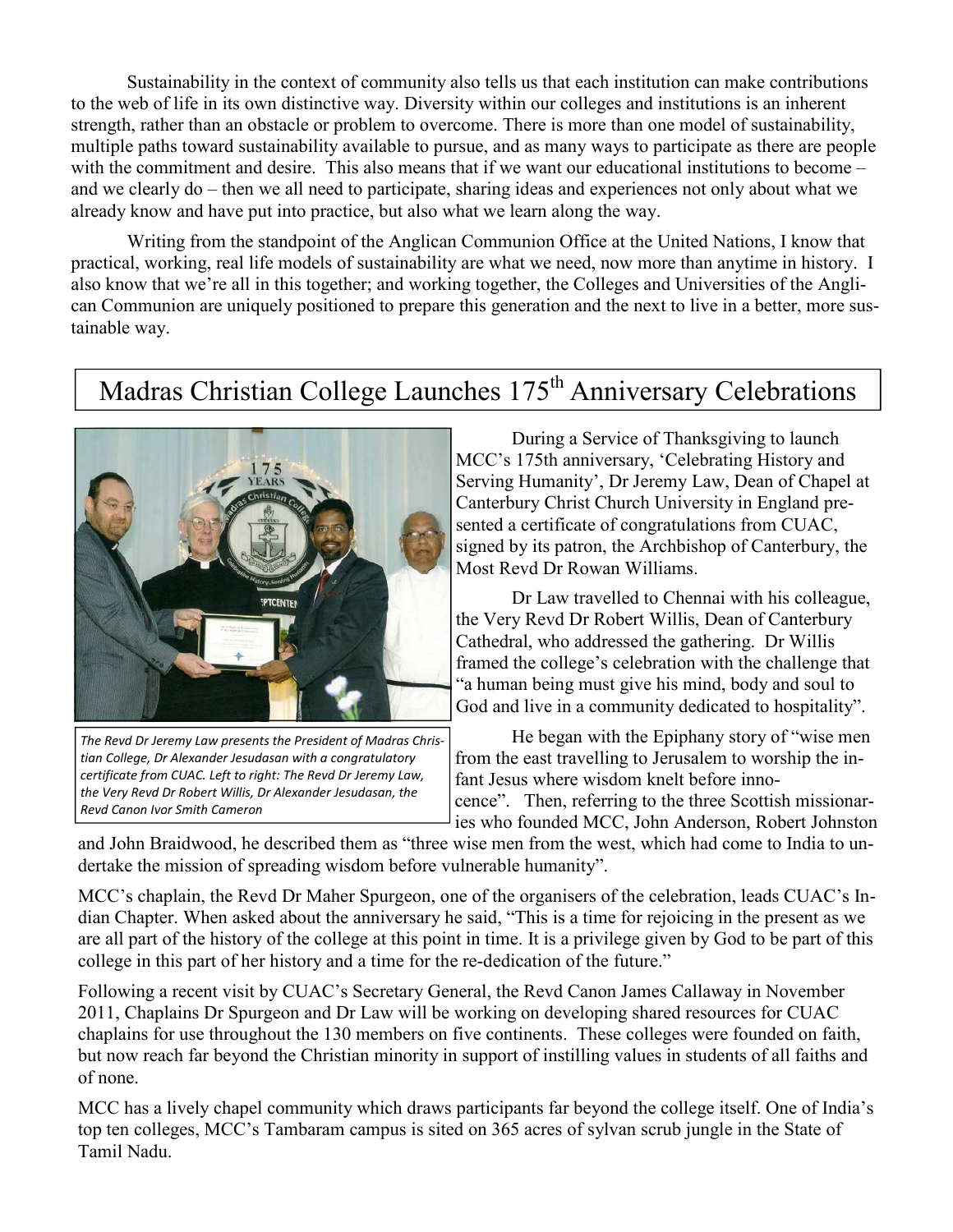# **Canterbury Christ Church University signs Memorandum of Understanding with Lady Doak College in Madurai, Tamil Nadu**



The agreement will consolidate links between the institutions and help them to work together on future academic projects. One potential project, led by Dr Alex Kent from the University's Department of Geographical and Life Science, aims to identify and map factors influencing food security and environmental quality in a series of nine villages in southern India.

Building on existing links Lady Doak College shares with the local communities in Tamil Nadu, Dr Kent will look to encourage villagers to share their expertise and local knowledge to help map land use, rural road networks, irrigation channels, and drinking water pipelines, as well as analyse proximity to agricultural markets. The information will be used to evaluate existing environmental quality and try to improve rural development, while helping the communities gain a greater sense of awareness of environmental and health issues which relate directly to everyday life, from access to clean drinking water and agricultural markets, to the condition of local infrastructure and effective waste disposal.

Professor Margaret Andrews, Pro Vice-Chancellor (Students), and Peter Milburn, Director of the University's Medway Campus, visited Dr. Mercy Pushpalatha (Principal) at Lady Doak College in Madurai last month to mark the signing of a Memorandum of Understanding between the two institutions.

Peter Milburn said: "The signing of the Memorandum of Understanding with Lady Doak College represents another important international academic development for the University. Importantly the research being carried out by both institutions will have a direct and beneficial impact on the communities of Tamil Nadu. "Through the signing of this memorandum the links between our two institutions will be further strengthened and provide a platform to future collaboration and partnership."

Both institutions are leading members of The Colleges and Universities of the Anglican Communion, a world-wide association of over 120 institutions of higher education, promoting and supporting partnership and collaborative research and development between Christian Foundation universities and colleges throughout the world.